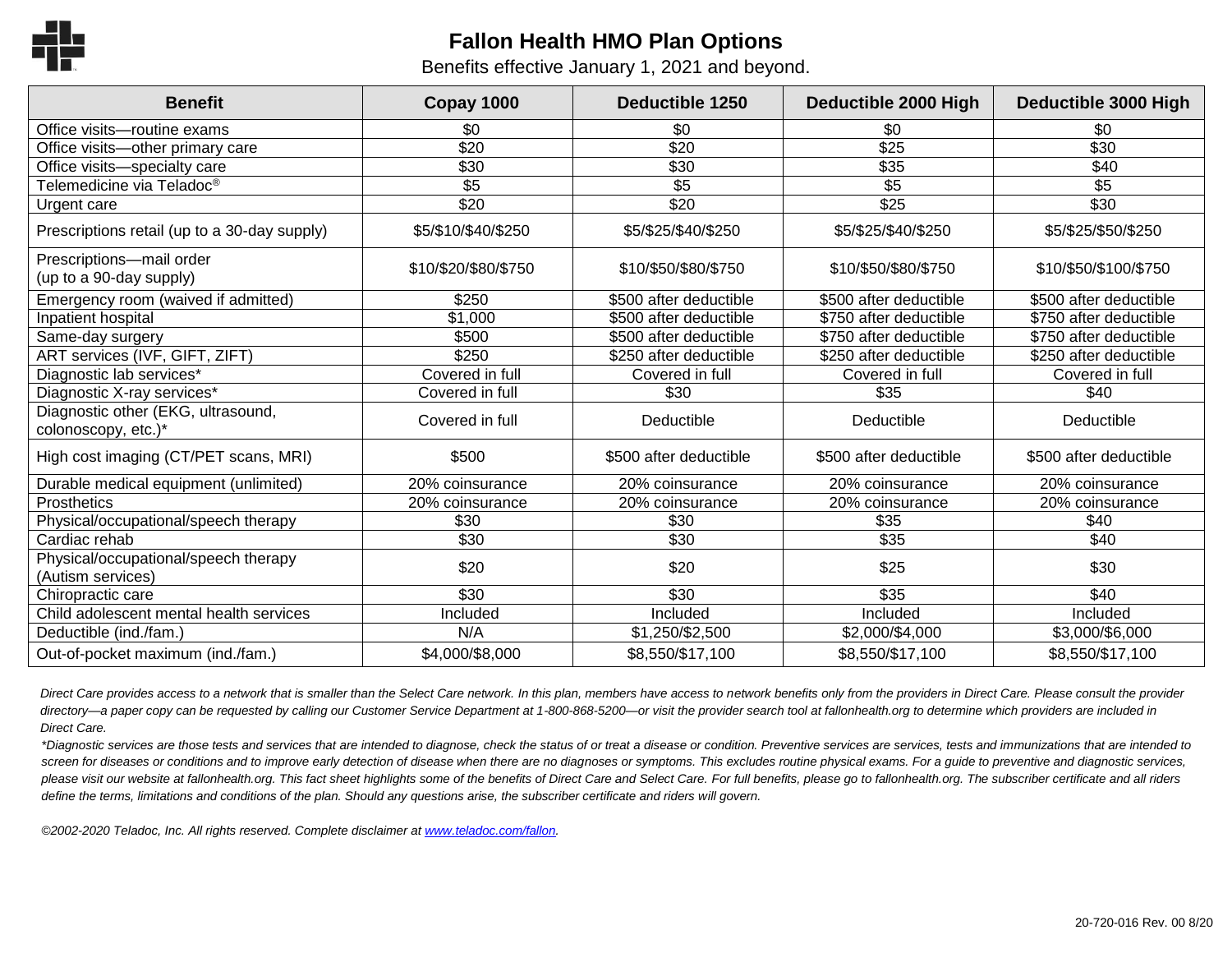

## **Fallon Health HMO Plan Options**

Benefits effective January 1, 2021 and beyond.

| <b>Benefit</b>                                            | <b>Deductible 2000 Low</b>          | <b>Deductible 5000 Low</b>          | <b>QHD 2000 HSA</b>                       | <b>QHD 3000 HSA</b>                       |
|-----------------------------------------------------------|-------------------------------------|-------------------------------------|-------------------------------------------|-------------------------------------------|
| Office visits-routine exams                               | \$0                                 | \$0                                 | \$0                                       | \$0                                       |
| Office visits-other primary care                          | \$40                                | \$40                                | \$25 after deductible                     | \$25 after deductible                     |
| Office visits-specialty care                              | \$65                                | \$65                                | \$40 after deductible                     | \$40 after deductible                     |
| Telemedicine via Teladoc®                                 | \$5                                 | \$5                                 | \$5 after deductible                      | \$5 after deductible                      |
| Urgent care                                               | \$40                                | \$40                                | \$40 after deductible                     | \$40 after deductible                     |
| Prescriptions retail (up to a 30-day supply)              | \$30/\$60/\$100/\$150               | \$30/\$60/\$100/\$150               | \$10/\$30/\$100/\$200<br>after deductible | \$5/\$30/\$100/\$200<br>after deductible  |
| Prescriptions-mail order<br>(up to a 90-day supply)       | \$60/\$120/\$200/\$450              | \$60/\$120/\$200/\$450              | \$20/\$60/\$200/\$600<br>after deductible | \$10/\$60/\$200/\$600<br>after deductible |
| Emergency room (waived if admitted)                       | \$1,000 after deductible            | \$1,000 after deductible            | \$250 after deductible                    | \$250 after deductible                    |
| Inpatient hospital                                        | \$1,000 after deductible            | \$1,000 after deductible            | \$200 after deductible                    | \$200 after deductible                    |
| Same-day surgery                                          | \$1,000 after deductible            | \$1,000 after deductible            | \$100 after deductible                    | \$100 after deductible                    |
| ART services (IVF, GIFT, ZIFT)                            | \$250 after deductible              | \$250 after deductible              | \$100 after deductible                    | \$100 after deductible                    |
| Diagnostic lab services*                                  | \$50                                | \$50                                | \$50 after deductible                     | Deductible                                |
| Diagnostic X-ray services*                                | \$125 after deductible              | \$200 after deductible              | \$50 after deductible                     | Deductible                                |
| Diagnostic other (EKG, ultrasound,<br>colonoscopy, etc.)* | Deductible                          | Deductible                          | Deductible                                | Deductible                                |
| High cost imaging (CT/PET scans, MRI)                     | \$700 after deductible              | \$1,000 after deductible            | \$250 after deductible                    | \$250 after deductible                    |
| Durable medical equipment (unlimited)                     | 30% coinsurance<br>after deductible | 30% coinsurance<br>after deductible | 30% coinsurance<br>after deductible       | 30% coinsurance<br>after deductible       |
| <b>Prosthetics</b>                                        | 20% coinsurance                     | 20% coinsurance                     | 20% coinsurance                           | 20% coinsurance                           |
|                                                           | after deductible                    | after deductible                    | after deductible                          | after deductible                          |
| Physical/occupational/speech therapy                      | \$40 after deductible               | \$40 after deductible               | \$25 after deductible                     | \$25 after deductible                     |
| Cardiac rehab                                             | \$40 after deductible               | \$40 after deductible               | \$25 after deductible                     | \$25 after deductible                     |
| Physical/occupational/speech therapy<br>(Autism services) | \$40                                | \$40                                | \$25 after deductible                     | \$25 after deductible                     |
| Chiropractic care                                         | \$40                                | \$40                                | \$25 after deductible                     | \$25 after deductible                     |
| Child adolescent mental health services                   | Included                            | Included                            | Included                                  | Included                                  |
| Deductible (ind./fam.)                                    | \$2,000/\$4,000                     | \$5,000/\$10,000                    | \$2,000/\$4,000                           | \$3,000/\$6,000                           |
| Out-of-pocket maximum (ind./fam.)                         | \$8,550/\$17,100                    | \$8,550/\$17,100                    | \$7,000/\$14,000                          | \$7,000/\$14,000                          |

Direct Care provides access to a network that is smaller than the Select Care network. In this plan, members have access to network benefits only from the providers in Direct Care. Please consult the provider *directory—a paper copy can be requested by calling our Customer Service Department at 1-800-868-5200—or visit the provider search tool at fallonhealth.org to determine which providers are included in Direct Care.*

*\*Diagnostic services are those tests and services that are intended to diagnose, check the status of or treat a disease or condition. Preventive services are services, tests and immunizations that are intended to screen for diseases or conditions and to improve early detection of disease when there are no diagnoses or symptoms. This excludes routine physical exams. For a guide to preventive and diagnostic services,*  please visit our website at fallonhealth.org. This fact sheet highlights some of the benefits of Direct Care and Select Care. For full benefits, please go to fallonhealth.org. The subscriber certificate and all riders *define the terms, limitations and conditions of the plan. Should any questions arise, the subscriber certificate and riders will govern.*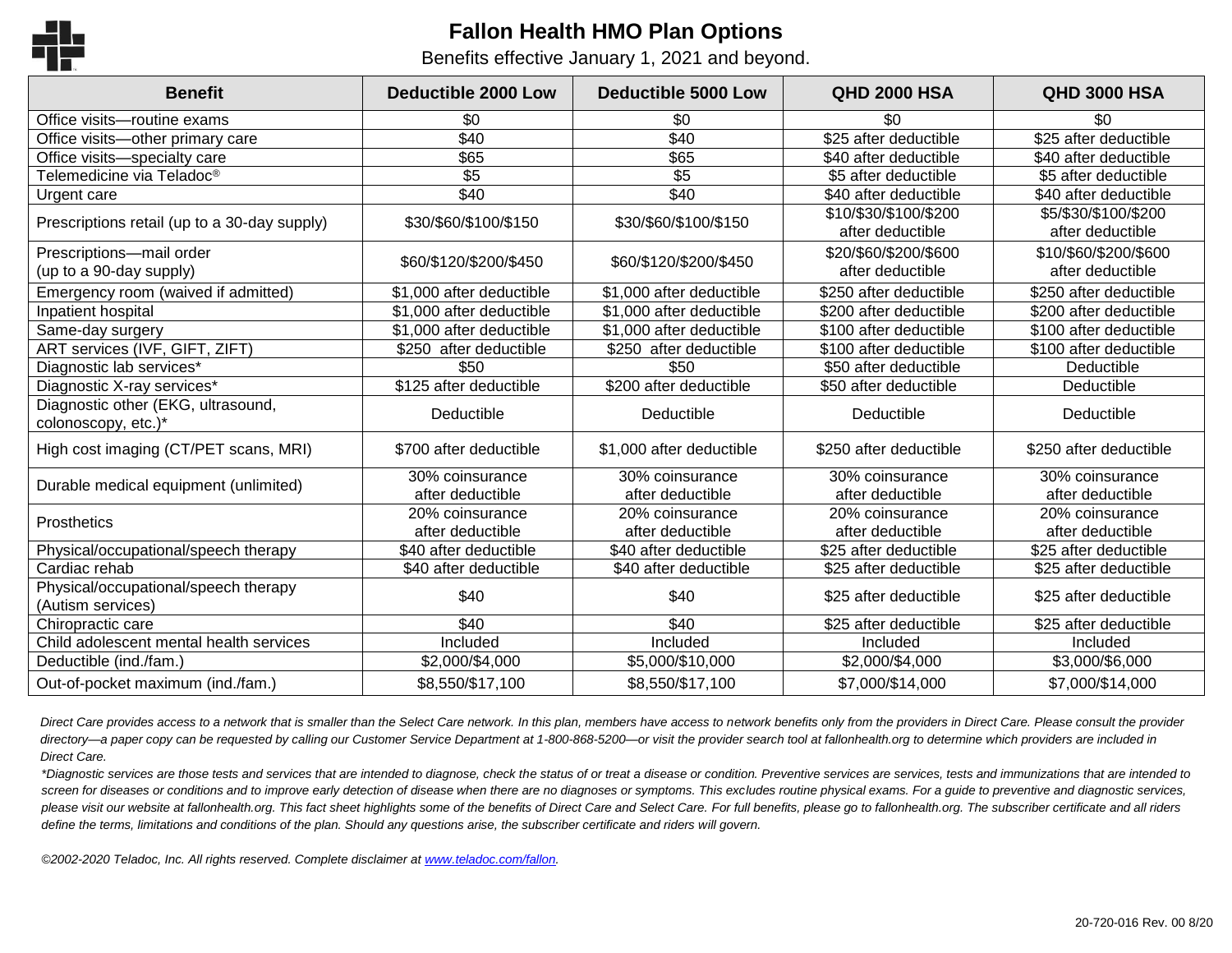

## **Fallon Health HMO Plan Options**

Benefits effective January 1, 2021 and beyond.

| <b>Benefit</b>                                         | <b>Bronze Deductible 3000</b> | <b>Bronze Deductible 5000</b> |
|--------------------------------------------------------|-------------------------------|-------------------------------|
| Office visits-routine exams                            | \$0                           | \$0                           |
| Office visits-other primary care                       | \$60 after deductible         | \$60 after deductible         |
| Office visits-specialty care                           | \$90 after deductible         | \$90 after deductible         |
| Telemedicine via Teladoc®                              | \$5 after deductible          | \$5 after deductible          |
| Urgent care                                            | \$60 after deductible         | \$100 after deductible        |
| Prescriptions retail (up to a 30-day supply)           | \$30/\$60/\$100/\$250         | \$30/\$60/\$100/\$250         |
| Prescriptions-mail order<br>(up to a 90-day supply)    | \$60/\$120/\$200/\$750        | \$60/\$120/\$200/\$750        |
| Emergency room (waived if admitted)                    | \$1,200 after deductible      | \$1,200 after deductible      |
| Inpatient hospital                                     | \$1,200 after deductible      | \$1,200 after deductible      |
| Same-day surgery                                       | \$1,200 after deductible      | \$1,200 after deductible      |
| ART services (IVF, GIFT, ZIFT)                         | \$250 after deductible        | \$250 after deductible        |
| Diagnostic lab services*                               | \$200 after deductible        | \$200 after deductible        |
| Diagnostic X-ray services*                             | \$200 after deductible        | \$200 after deductible        |
| Diagnostic other (EKG, ultrasound, colonoscopy, etc.)* | Deductible                    | Deductible                    |
| High cost imaging (CT/PET scans, MRI)                  | \$1,200 after deductible      | \$1,200 after deductible      |
| Durable medical equipment (unlimited)                  | 30% coinsurance               | 30% coinsurance               |
|                                                        | after deductible              | after deductible              |
| <b>Prosthetics</b>                                     | 20% coinsurance               | 20% coinsurance               |
|                                                        | after deductible              | after deductible              |
| Physical/occupational/speech therapy                   | \$90 after deductible         | \$90 after deductible         |
| Cardiac rehab                                          | \$90 after deductible         | \$90 after deductible         |
| Physical/occupational/speech therapy (Autism services) | \$60 after deductible         | \$60 after deductible         |
| Chiropractic care                                      | \$60 after deductible         | \$60 after deductible         |
| Child adolescent mental health services                | Included                      | Included                      |
| Deductible (ind./fam.)                                 | \$3,000/\$6,000               | \$5,000/\$10,000              |
| Out-of-pocket maximum (ind./fam.)                      | \$8,550/\$17,100              | \$8,550/\$17,100              |

Direct Care provides access to a network that is smaller than the Select Care network. In this plan, members have access to network benefits only from the providers in Direct Care. Please consult the provider *directory—a paper copy can be requested by calling our Customer Service Department at 1-800-868-5200—or visit the provider search tool at fallonhealth.org to determine which providers are included in Direct Care.*

*\*Diagnostic services are those tests and services that are intended to diagnose, check the status of or treat a disease or condition. Preventive services are services, tests and immunizations that are intended to screen for diseases or conditions and to improve early detection of disease when there are no diagnoses or symptoms. This excludes routine physical exams. For a guide to preventive and diagnostic services,* please visit our website at fallonhealth.org. This fact sheet highlights some of the benefits of Direct Care and Select Care. For full benefits, please go to fallonhealth.org. The subscriber certificate and all riders *define the terms, limitations and conditions of the plan. Should any questions arise, the subscriber certificate and riders will govern.*